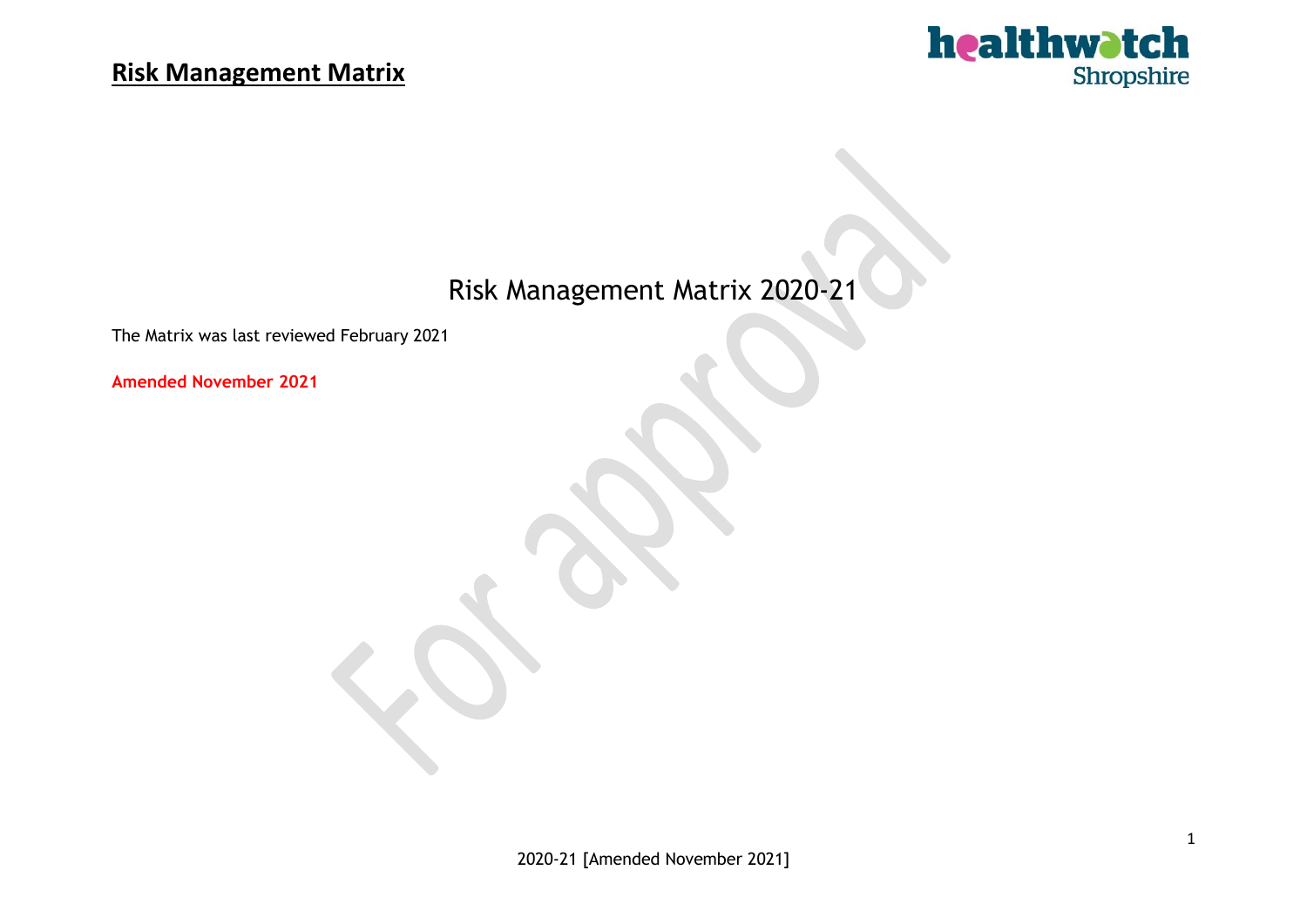

| <b>Contents</b> |                            |
|-----------------|----------------------------|
| $\overline{A}$  | Introduction               |
| B               | Mission/Objectives         |
| $\mathsf{C}$    | Law and Regulation         |
| D               | Governance and Management  |
| E               | <b>External Factors</b>    |
| $\mathsf F$     | <b>Operational Factors</b> |
| G               | <b>Human Resources</b>     |
| H               | Financial                  |

**CO**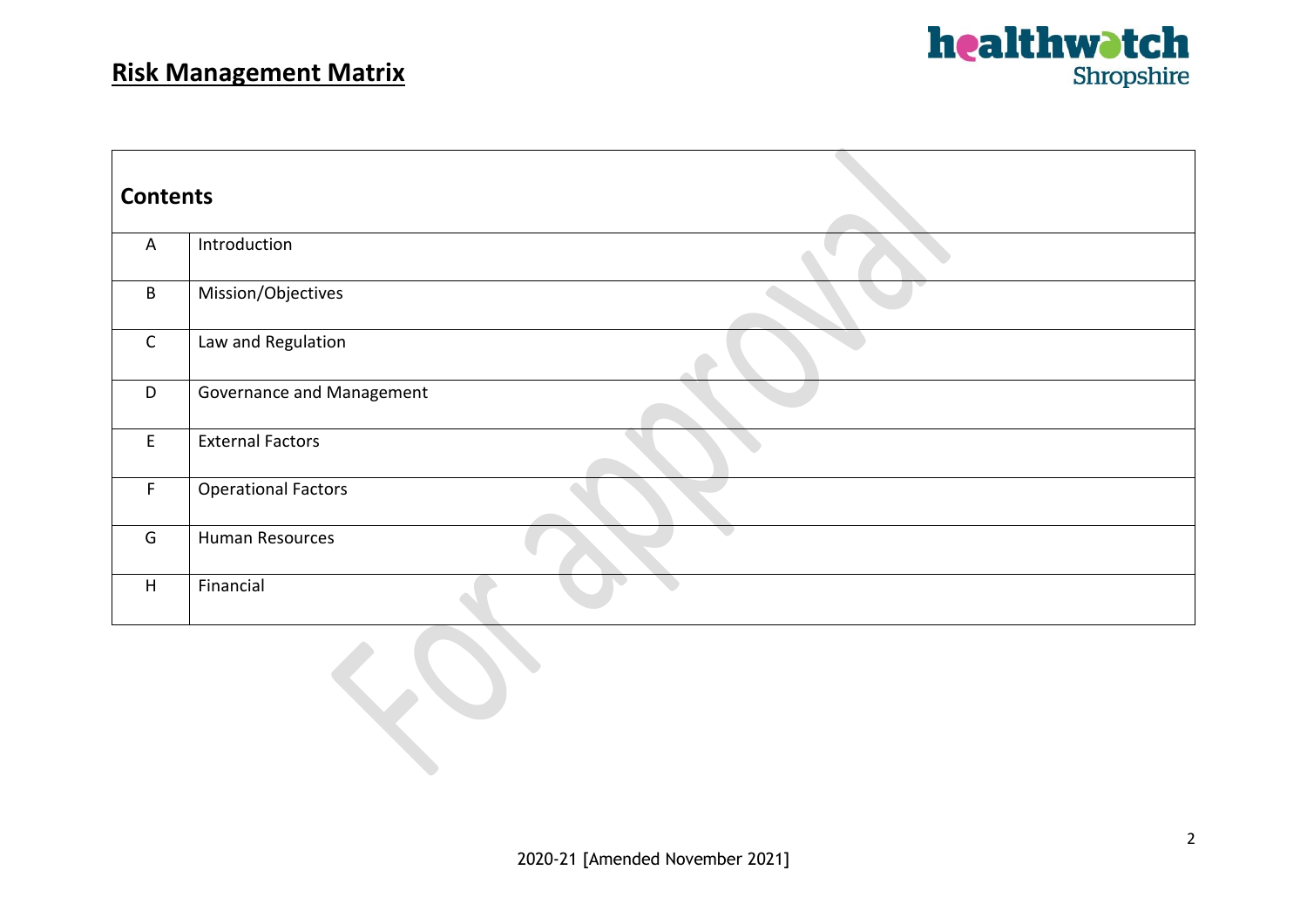

#### **A. Introduction**

#### **Regulatory Requirements**

Paragraph 45 of the Charities SORP 2005 requires that the annual report contains a statement confirming that "the major risks, to which the charity is exposed, as identified by the trustees, have been reviewed and systems or procedures have been *established to manage those risks"*

Under Regulation 7, the Board Members of Healthwatch Shropshire must at least make a statement that they have "given consideration" to:

- The major risks to which the charity is exposed; and
- Systems designed to mitigate those risks

#### **Purpose of this document**

This document sets out the key external risks, both financial and non-financial, as assessed by the Board Members and employees This document is revisited on a regular basis

The relative importance of each of the risks identified has been assessed through consideration of the likelihood of incidence and the potential impact on Healthwatch Shropshire

Controls in place, which mitigate the risks identified, have been recorded along with the names of the individuals' assigned responsibility for the operation and monitoring of those controls

In cases where further action is required, the steps to be taken have been recorded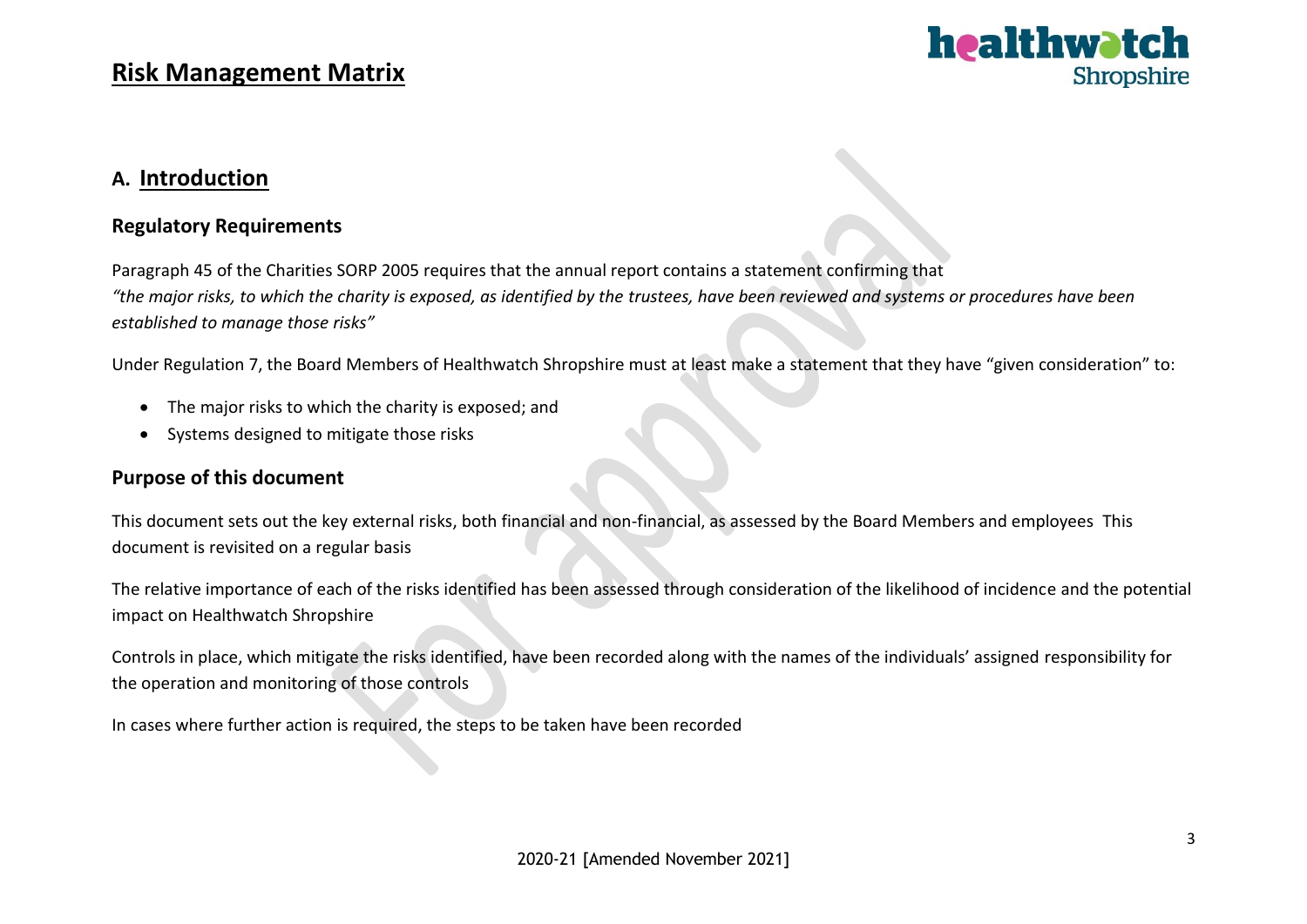

The risks can be registered as:

Risk Impact – low medium or high or 1, 2 or 3

Risk Likelihood - low medium or high or 1, 2 or 3

The overall relative importance of the risk is

**Green** – low risk

**Amber** –medium risk

**Red** – high risk

And is shown in the table below:

|            | Impact   Low $/1$ | Medium $/2$ | High $/3$ |
|------------|-------------------|-------------|-----------|
| Likelihood |                   |             |           |
| Low $/1$   |                   |             |           |
| Medium /2  |                   |             |           |
| High $/3$  |                   |             |           |

Each section of the Risk Matrix below identifies the risks that Healthwatch Shropshire is exposed to and the assessment of that risk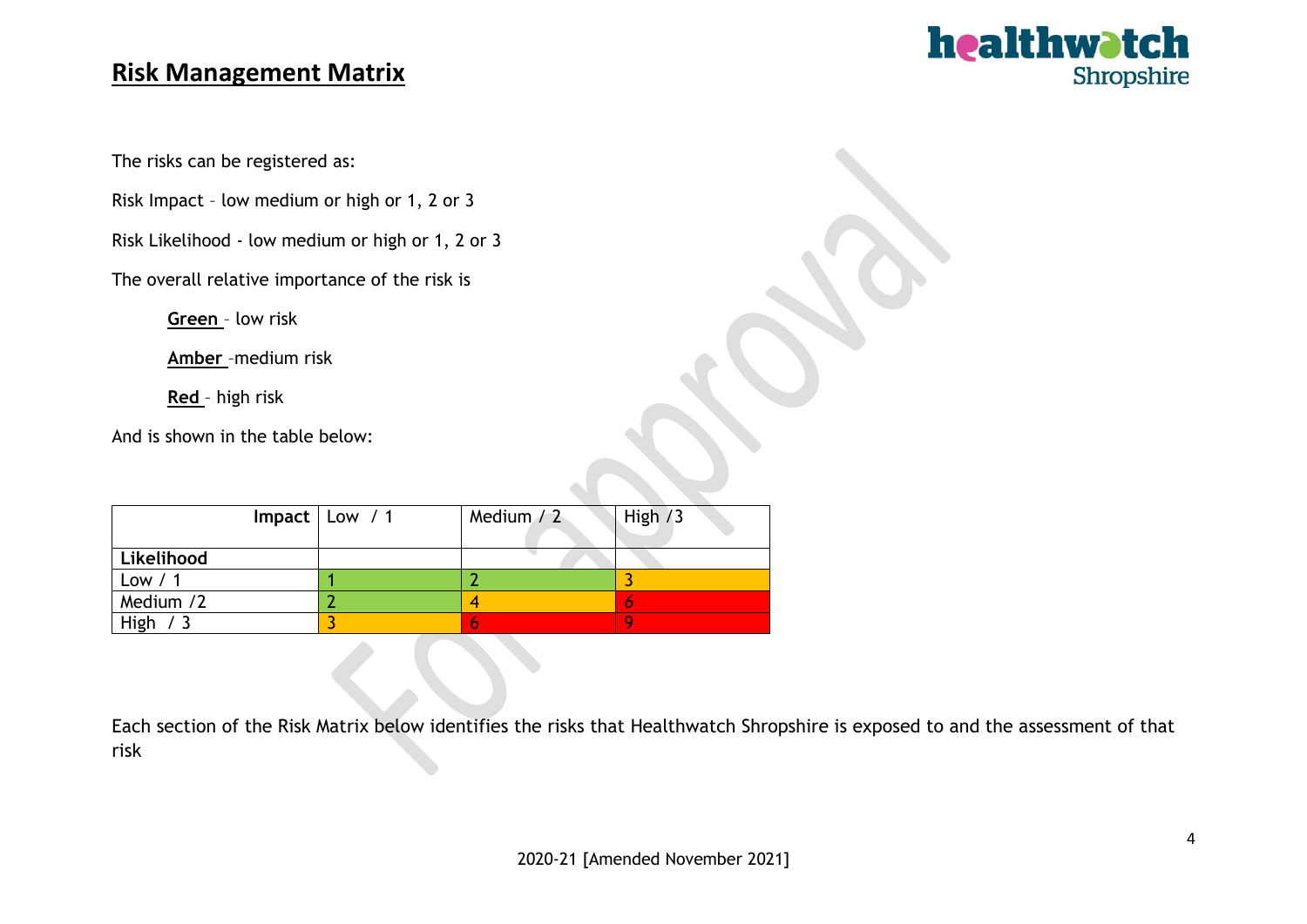

#### **There is a risk that…**

| <b>B. MISSION/OBJECTIVES</b>                    |                                                       |                                                |                                                                   |                                            |                                     |                                   |                    |  |  |
|-------------------------------------------------|-------------------------------------------------------|------------------------------------------------|-------------------------------------------------------------------|--------------------------------------------|-------------------------------------|-----------------------------------|--------------------|--|--|
| <b>Risk Factor</b>                              | <b>Risk</b><br>Likelihood<br>(low, medium<br>or high) | <b>Risk Impact</b><br>(low, medium<br>or high) | <b>Control Procedure</b>                                          | <b>Individual</b><br><b>Responsibility</b> | <b>Monitoring</b><br><b>Process</b> | <b>Further Action</b><br>Required | <b>Risk Rating</b> |  |  |
| 1 The object <u>ive</u> s of<br>the charity may | Low                                                   | Medium                                         | Articles reviewed annually as a<br>minimum, or as appropriate, to | Board and Chair                            | <b>Business</b><br>Committee        |                                   |                    |  |  |
| restrict HWS                                    |                                                       |                                                | ensure they meet current needs                                    |                                            |                                     |                                   |                    |  |  |
| Activities & future                             |                                                       |                                                | for the organisation                                              |                                            | Annual Report to                    |                                   |                    |  |  |
| development                                     |                                                       |                                                |                                                                   |                                            | the Board                           |                                   |                    |  |  |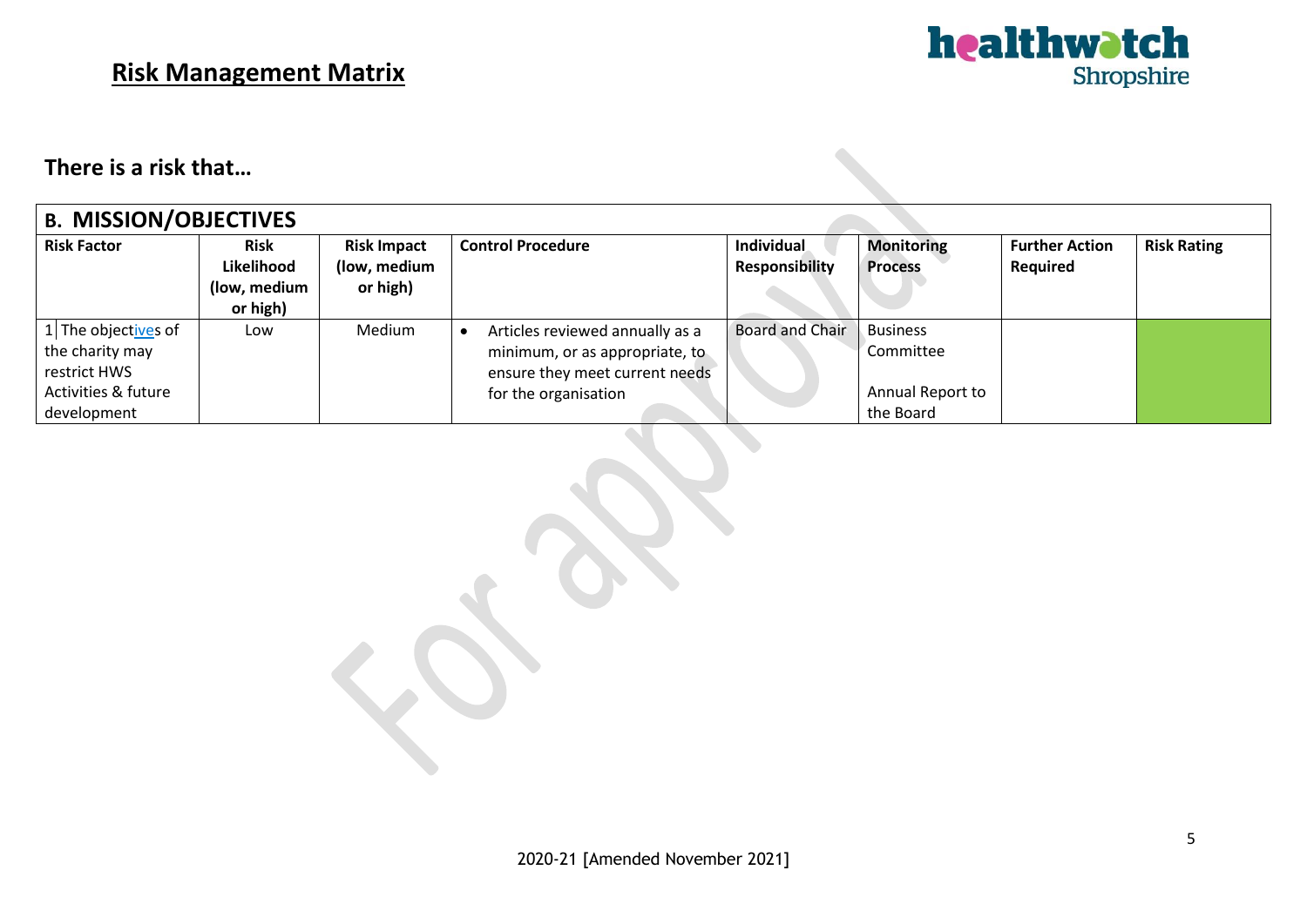

| <b>C. LAW &amp; REGULATION</b>                                                                                                                    |                                                       |                                                |                                                                                                                                                                                    |                                                     |                                                               |                                                                                                                                           |                    |  |  |  |
|---------------------------------------------------------------------------------------------------------------------------------------------------|-------------------------------------------------------|------------------------------------------------|------------------------------------------------------------------------------------------------------------------------------------------------------------------------------------|-----------------------------------------------------|---------------------------------------------------------------|-------------------------------------------------------------------------------------------------------------------------------------------|--------------------|--|--|--|
| <b>Risk Factor</b>                                                                                                                                | <b>Risk</b><br>Likelihood<br>(low, medium<br>or high) | <b>Risk Impact</b><br>(low, medium<br>or high) | <b>Control Procedure</b>                                                                                                                                                           | Individual<br><b>Responsibility</b>                 | <b>Monitoring</b><br><b>Process</b>                           | <b>Further Action</b><br>Required                                                                                                         | <b>Risk Rating</b> |  |  |  |
| 1 Following a<br>monitoring visit<br>from the Charity<br>Commission an<br>adverse report is<br>received                                           | Low                                                   | High                                           | Compliance with Charity<br>$\bullet$<br>Commission standards and<br>requirements<br>Board to review compliance with<br>$\bullet$<br>the audit process of the Charity<br>Commission | Board & Chief<br>Officer                            | <b>Business</b><br>Committee<br>Annual report to<br>the Board |                                                                                                                                           |                    |  |  |  |
| 2 Failure to comply<br>with annual<br>reporting<br>requirements of<br>Healthwatch<br>England, Charity<br>Commission and<br><b>Companies House</b> | Low                                                   | Medium                                         | Board to receive and approve<br>$\bullet$<br>the Annual Report in a timely<br>manner                                                                                               | Board & Chief<br>Officer                            | Development of<br>the annual<br>timetable                     | Year-end plan<br>agreed and<br>annual report to<br>be approved by<br>the Board                                                            |                    |  |  |  |
| 3 Failure to comply<br>with requirements<br>of HRMC                                                                                               | Low                                                   | High                                           | Minimum bi-monthly meetings<br>with the Finance Officer<br>Finance Officer reports to<br><b>Business Committee, quarterly</b>                                                      | Board & Chief<br>Officer                            | Monthly financial<br>reporting                                |                                                                                                                                           |                    |  |  |  |
| 4 Failure to comply<br>with the<br>requirements of<br><b>GDPR</b>                                                                                 | Low                                                   | High                                           | Minimum of annual review to<br>relevant policy and procedures<br>Annual audit by nominated Data<br><b>Protection Officer</b>                                                       | Board, Chief<br>Officer &<br>Information<br>Officer | IO reviews<br>spreadsheet                                     | All new staff to<br>complete the<br>Health<br>Education<br><b>England Data</b><br>Security<br>Awareness -<br>Level 1 course.<br>Refresher |                    |  |  |  |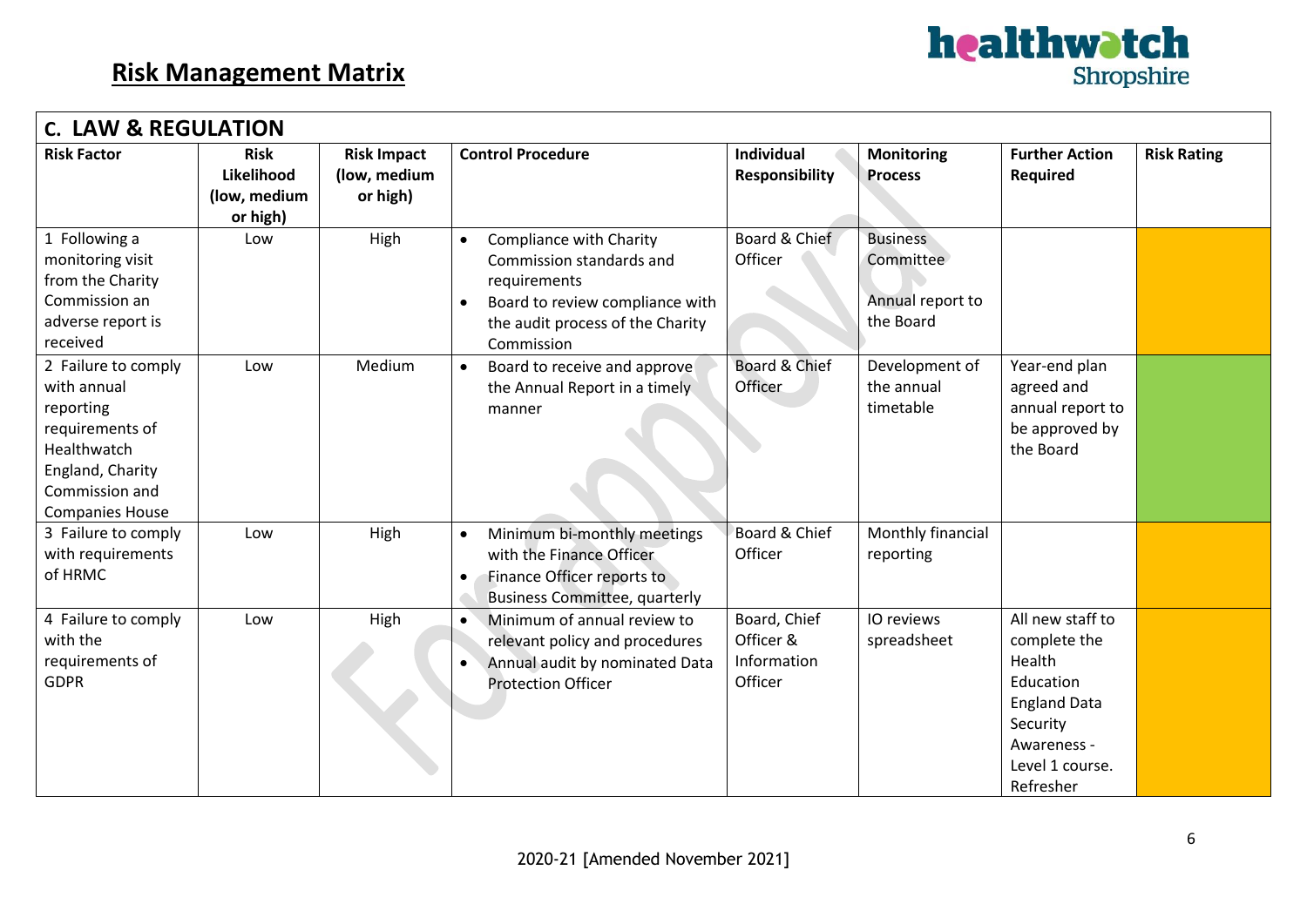|                                       |              |                    |                                              |                       |                      | training every 2      |                    |
|---------------------------------------|--------------|--------------------|----------------------------------------------|-----------------------|----------------------|-----------------------|--------------------|
|                                       |              |                    |                                              |                       |                      | years                 |                    |
| <b>D. GOVERNANCE &amp; MANAGEMENT</b> |              |                    |                                              |                       |                      |                       |                    |
| <b>Risk Factor</b>                    | <b>Risk</b>  | <b>Risk Impact</b> | <b>Control Procedure</b>                     | <b>Individual</b>     | <b>Monitoring</b>    | <b>Further Action</b> | <b>Risk Rating</b> |
|                                       | Likelihood   | (low, medium       |                                              | <b>Responsibility</b> | <b>Process</b>       | <b>Required</b>       |                    |
|                                       | (low, medium | or high)           |                                              |                       |                      |                       |                    |
|                                       | or high)     |                    |                                              |                       |                      |                       |                    |
| 1 Failure to meet                     | Low          | High               | Quarterly meetings with the<br>$\bullet$     | Chief Officer         | Quarterly review     |                       |                    |
| <b>HWS contractual</b>                |              |                    | Commissioning manager                        |                       | of performance at    |                       |                    |
| requirements with                     |              |                    |                                              |                       | the Business         |                       |                    |
| our Commissioners                     |              |                    |                                              |                       | Committee and        |                       |                    |
|                                       |              |                    |                                              |                       | <b>Board</b>         |                       |                    |
| 2 The organisation                    | Low          | High               | <b>Clear Board Member roles</b><br>$\bullet$ | Chair, Board &        | <b>Business</b>      |                       |                    |
| becomes                               |              |                    | Formal lines of communication<br>$\bullet$   | <b>Chief Officer</b>  | Committee to         |                       |                    |
| dysfunctional due to                  |              |                    | are clearly understood and                   |                       | monitor              |                       |                    |
| a breakdown in                        |              |                    | documented                                   |                       |                      |                       |                    |
| relationships and/or                  |              |                    | Annual joint meeting of Board<br>$\bullet$   |                       | Exception            |                       |                    |
| competence of                         |              |                    | Members and staff                            |                       | reporting to the     |                       |                    |
| individuals                           |              |                    | Attendance of a Board Member<br>$\bullet$    |                       | <b>Board</b>         |                       |                    |
|                                       |              |                    | at Staff Away Day/s                          |                       |                      |                       |                    |
|                                       |              |                    | Documented management<br>$\bullet$           |                       | Review by Chair      |                       |                    |
|                                       |              |                    | meetings, appraisals and                     |                       |                      |                       |                    |
|                                       |              |                    | performance reviews                          |                       | Appraisal process    |                       |                    |
|                                       |              |                    | Procedural framework for<br>$\bullet$        |                       | for Chief Officer    |                       |                    |
|                                       |              |                    | meetings and recording                       |                       | and team             |                       |                    |
|                                       |              |                    | decisions                                    |                       |                      |                       |                    |
|                                       |              |                    | Authority of the Chair upheld by             |                       | <b>Board Members</b> | Completed in Q2       |                    |
|                                       |              |                    | the Board                                    |                       | to complete an       | $(2019-20)$           |                    |
|                                       |              |                    | Rigorous recruitment, on-going               |                       | evaluation of the    |                       |                    |
|                                       |              |                    | training and professional                    |                       | working of the       |                       |                    |
|                                       |              |                    | development, exit interviews                 |                       | Board on an          |                       |                    |
|                                       |              |                    |                                              |                       | annual basis         |                       |                    |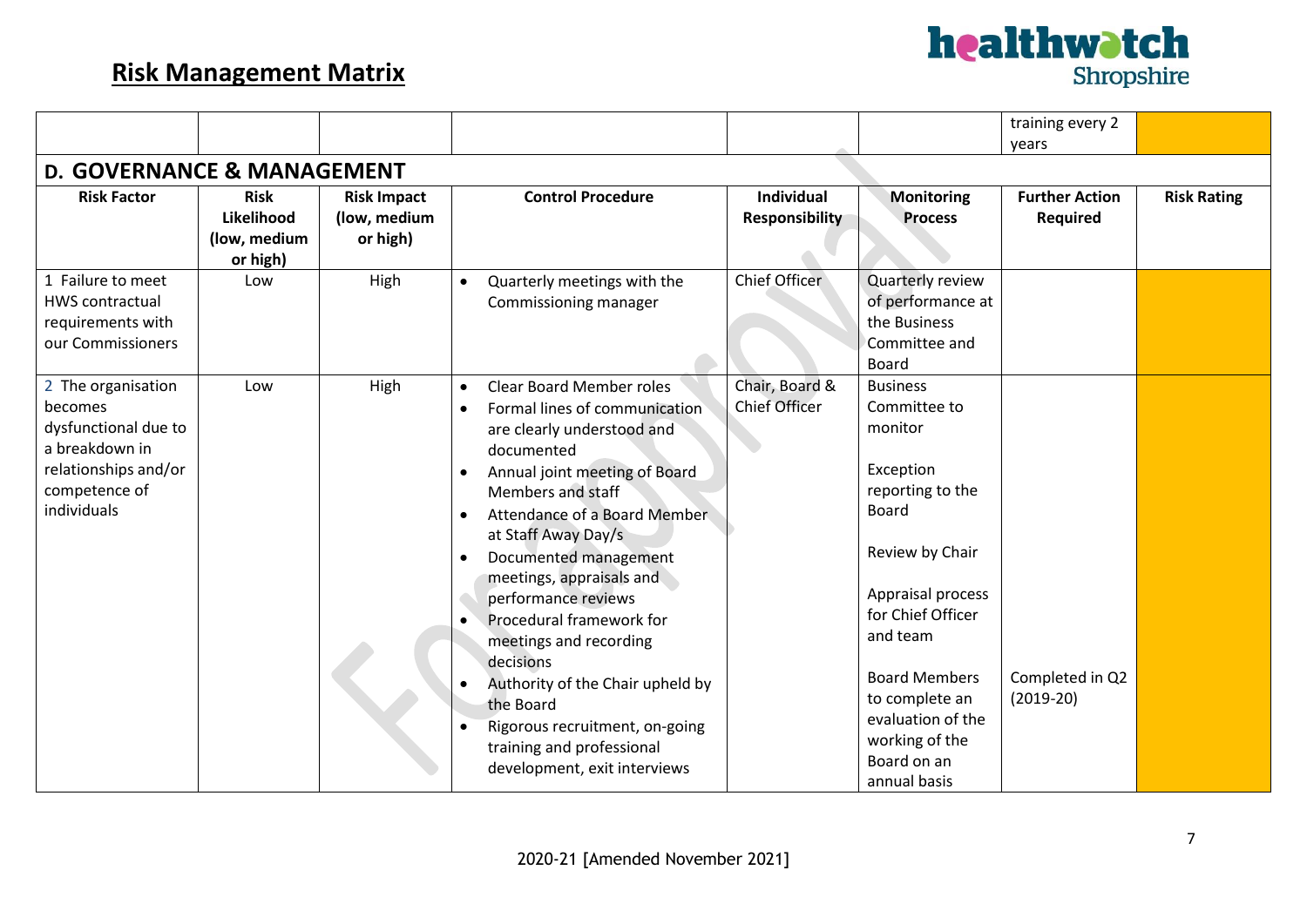

| <b>Risk Factor</b>                                                                                    | <b>Risk</b><br>Likelihood<br>(low, medium | <b>Risk Impact</b><br>(low, medium | <b>Control Procedure</b>                                                                                                                                                                                                      | <b>Individual</b><br><b>Responsibility</b> | <b>Monitoring</b><br><b>Process</b>                                                                                              | <b>Further Action</b><br><b>Required</b>                                                             | <b>Risk Rating</b> |
|-------------------------------------------------------------------------------------------------------|-------------------------------------------|------------------------------------|-------------------------------------------------------------------------------------------------------------------------------------------------------------------------------------------------------------------------------|--------------------------------------------|----------------------------------------------------------------------------------------------------------------------------------|------------------------------------------------------------------------------------------------------|--------------------|
|                                                                                                       | or high)                                  | or high)                           |                                                                                                                                                                                                                               |                                            |                                                                                                                                  |                                                                                                      |                    |
| 3 A conflict of<br>interest of a board<br>or staff member, or<br>volunteer, harms<br>the organisation | Low                                       | Medium                             | Protocol for disclosure of<br>$\bullet$<br>potential conflicts of interest in<br>Board Member, volunteer and<br>Staff handbooks<br>Recruitment and selection<br>processes require any conflicts<br>of interest to be declared | <b>Board</b><br>Chair<br>Chief Officer     | Protocols clearly<br>communicated in<br>staff, volunteer<br>and board<br>member<br>recruitment and<br>induction<br>documentation | Board member<br>and staff<br>handbook to be<br>finalised<br>Code of conduct<br>to be<br>recirculated |                    |
| 4 There is a failure<br>to maintain<br>confidentiality                                                | Low                                       | High                               | Confidentiality Policy in place<br>$\bullet$<br>Ensure everyone is trained and<br>maintains ongoing awareness                                                                                                                 | <b>Chief Officer</b>                       | Review<br>Confidentiality<br>policy, annually<br>Review induction<br>processes, (in line<br>with policy)                         | On-going<br>monitoring                                                                               |                    |
| 5. Failure to recruit<br>to the Board as<br>members reach the<br>end of their term of<br>office       | High                                      | Medium                             | Team to continue to promote<br>Board membership amongst<br>volunteers and to the public<br>Consider revision of Articles to<br>extend number of terms of office                                                               | Chief Officer                              | <b>Review Articles</b>                                                                                                           | <b>Advertise Board</b><br>membership<br>when doing staff<br>recruitment                              |                    |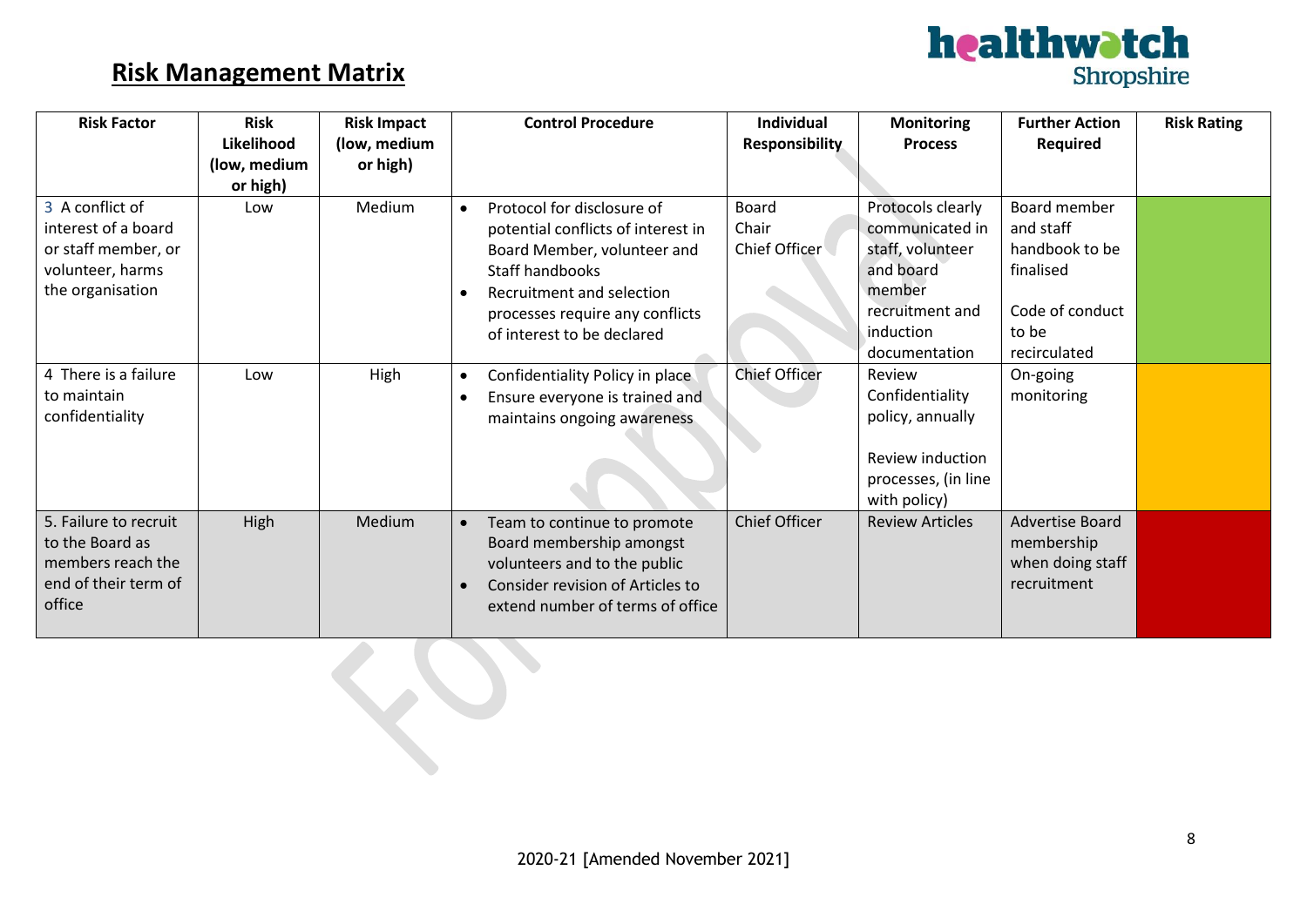

| <b>EXTERNAL FACTORS</b><br>Ε.                                                                                                   |                                                       |                                                |                                                                                                                                                                                                                                                                   |                                            |                                                                                           |                                          |                    |  |  |  |
|---------------------------------------------------------------------------------------------------------------------------------|-------------------------------------------------------|------------------------------------------------|-------------------------------------------------------------------------------------------------------------------------------------------------------------------------------------------------------------------------------------------------------------------|--------------------------------------------|-------------------------------------------------------------------------------------------|------------------------------------------|--------------------|--|--|--|
| <b>Risk Factor</b>                                                                                                              | <b>Risk</b><br>Likelihood<br>(low, medium<br>or high) | <b>Risk Impact</b><br>(low, medium<br>or high) | <b>Control Procedure</b>                                                                                                                                                                                                                                          | <b>Individual</b><br><b>Responsibility</b> | <b>Monitoring</b><br><b>Process</b>                                                       | <b>Further Action</b><br><b>Required</b> | <b>Risk Rating</b> |  |  |  |
| 1 Change in national<br>and/or local political<br>regime or policies<br>will have an adverse<br>impact on HWS                   | Medium                                                | High                                           | Agreed work plan with Local<br>Authority reviewed on a<br>quarterly basis with<br>commissioning officer<br>Maintain good working<br>$\bullet$<br>relationship with local authority<br>Keep up to date with relevant<br>information from HWE and<br>national press | Chief Officer                              | Strategic plan,<br>annual review<br><b>Chief Officer</b><br>report to Board,<br>quarterly | On-going<br>monitoring                   |                    |  |  |  |
| 2 There is a risk that<br>a strategic change in<br>social care policies<br>will adversely impact<br>the delivery of HWS<br>work | Medium                                                | High                                           | Develop effective working<br>relationships with local<br>politicians and local authority<br>officers<br>CQC<br>Contribute through the Health &<br><b>Wellbeing Board</b>                                                                                          | <b>Chief Officer</b>                       | Strategic plan,<br>annual review<br><b>Chief Officer</b><br>report to Board,<br>quarterly | On-going<br>monitoring                   |                    |  |  |  |
| 3 There is a risk that<br>a strategic change in<br>health care will<br>adversely impact the<br>delivery of HWS<br>work          | High                                                  | High                                           | As above but with NHS & Local<br>Politicians<br><b>CQC</b><br>Contribute through the Health<br>$\bullet$<br>& Wellbeing Board                                                                                                                                     | <b>Chief Officer</b>                       | On-going<br>engagement                                                                    | On-going<br>monitoring                   |                    |  |  |  |
|                                                                                                                                 |                                                       |                                                |                                                                                                                                                                                                                                                                   |                                            |                                                                                           |                                          |                    |  |  |  |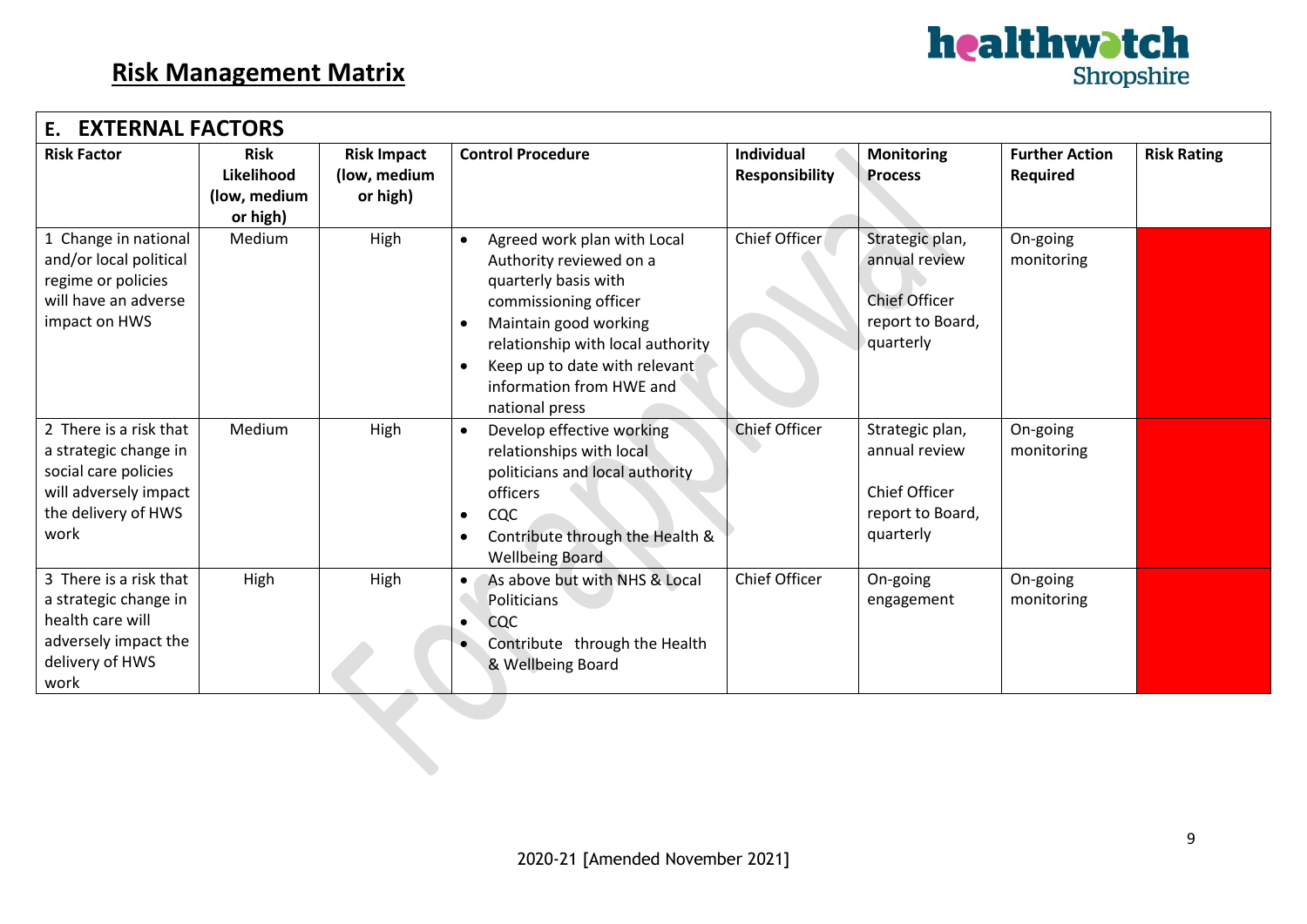

| <b>Risk Factor</b>                                                                                                                             | <b>Risk</b><br>Likelihood                     | <b>Risk Impact</b><br>(low, medium | <b>Control Procedure</b>                                                                                                                                 | <b>Individual</b><br><b>Responsibility</b>                     | <b>Monitoring</b><br><b>Process</b>                           | <b>Further Action</b><br><b>Required</b> | <b>Risk Rating</b> |
|------------------------------------------------------------------------------------------------------------------------------------------------|-----------------------------------------------|------------------------------------|----------------------------------------------------------------------------------------------------------------------------------------------------------|----------------------------------------------------------------|---------------------------------------------------------------|------------------------------------------|--------------------|
|                                                                                                                                                | (low, medium                                  | or high)                           |                                                                                                                                                          |                                                                |                                                               |                                          |                    |
| 3 a Risk that HWS is<br>unable to respond to<br>pressures of local<br>transformation<br>plans, creating a<br>potential negative<br>risk to HWS | or high)<br>High                              | High                               | Monitor HWS engagement in the<br>transformation plan<br>Ensure that HWS is engaged at<br>all levels                                                      | Chair and Chief<br>Officer                                     | On-going review                                               |                                          |                    |
| 4 Risk that<br>Healthwatch is<br>excluded from key<br>committees                                                                               | Medium                                        | High                               | Engaging and relationships with<br>key individuals                                                                                                       | <b>Chief Officer</b>                                           | On-going<br>engagement<br>Chief Officer to<br>report to Board |                                          |                    |
| 4a Risk that<br>Healthwatch is<br>excluded from key<br>information                                                                             | Low (has<br>happened<br>early on in<br>Covid) | High                               | Maintaining awareness of local<br>context<br>Meetings with key organisations<br>and individuals                                                          | Chair & Chief<br>Officer                                       | On-going<br>engagement<br>Chief Officer to<br>report to Board |                                          |                    |
| 5 Lack of public<br>awareness of HWS<br>and its impact leads<br>to lack of public<br>engagement                                                | Medium                                        | High                               | Marketing & engagement plan<br>$\bullet$<br>Marketing Committee quarterly<br>monitor and review<br>Annual Report & published<br>reports (press releases) | <b>Chief Officer</b><br>and Community<br>Engagement<br>Officer | Marketing<br>Committee to<br>report to Board                  | Continue to<br>review                    |                    |
| 6 Negative public<br>perception of HWS<br>leads to lack of<br>public engagement                                                                | Low                                           | Medium                             | Marketing & engagement plan, a<br>quarterly monitor and review<br>Demonstration of impact - "You<br>said, We did report"                                 | Chief Officer<br>and Community<br>Engagement<br>Officer        | Chief Officer/<br>Marketing group<br>report to Board          | Continue to<br>review                    |                    |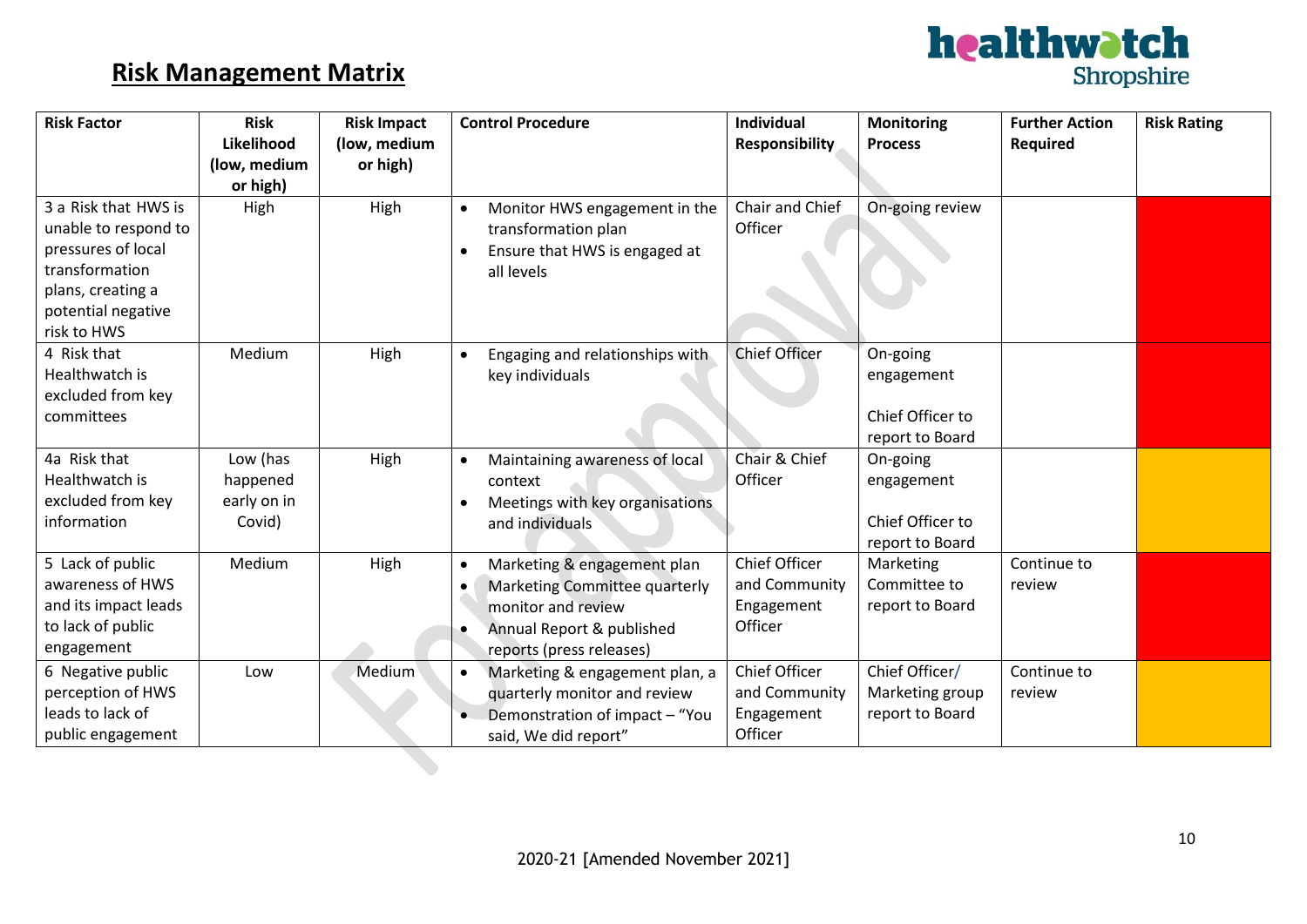

| <b>Risk Factor</b>                                                                                               | <b>Risk</b><br>Likelihood<br>(low, medium<br>or high) | <b>Risk Impact</b><br>(low, medium<br>or high) | <b>Control Procedure</b>                                                                                                                                                                                            | Individual<br><b>Responsibility</b>                                               | <b>Monitoring</b><br><b>Process</b>             | <b>Further Action</b><br><b>Required</b> | <b>Risk Rating</b> |
|------------------------------------------------------------------------------------------------------------------|-------------------------------------------------------|------------------------------------------------|---------------------------------------------------------------------------------------------------------------------------------------------------------------------------------------------------------------------|-----------------------------------------------------------------------------------|-------------------------------------------------|------------------------------------------|--------------------|
| 7 Lack of public<br>interest in HWS and<br>its impact leads to<br>lack of public<br>engagement                   | Medium                                                | Medium                                         | Marketing & engagement plan, a<br>$\bullet$<br>quarterly monitor and review<br>Demonstration of impact - "You<br>$\bullet$<br>said, We did report"                                                                  | Chief Officer<br>and Community<br>Engagement<br>Officer<br>Information<br>Officer | <b>Chief Officer</b><br>report to Board         | Continue to<br>review                    |                    |
| 8 Excessive<br>workload is<br>experienced by HWS<br>staff                                                        | High                                                  | High                                           | Internal support mechanisms<br>$\bullet$<br>Staff development in<br>$\bullet$<br>prioritisation skills<br>Critical appraisal of new business<br>$\bullet$                                                           | Chief Officer                                                                     | Regular review<br>through Business<br>Committee | Volunteer<br>recruitment on-<br>going    |                    |
| 9 Failure of key<br>software/hardware                                                                            | Low                                                   | High                                           | Robust back up procedures,<br>$\bullet$<br>Maintenance and support<br>$\bullet$<br>contracts,<br>Disaster and recovery<br>$\bullet$<br>procedures- all monitored &<br>implement by Shropshire RCC<br>Insurance<br>٠ | <b>Chief Officer</b>                                                              | Annual review                                   |                                          |                    |
| 10 Unforeseen<br>event, e g adverse<br>weather conditions,<br>IT systems failure,<br>staff sickness,<br>pandemic | Low                                                   | Medium                                         | Access to building kept under<br>$\bullet$<br>review<br><b>Business Continuity</b><br>Plan/Contingency Plan/Disaster<br><b>Recovery Policy</b><br>Insurance in place for insurable<br>risks                         | <b>Board</b>                                                                      | <b>Annual Review</b>                            |                                          |                    |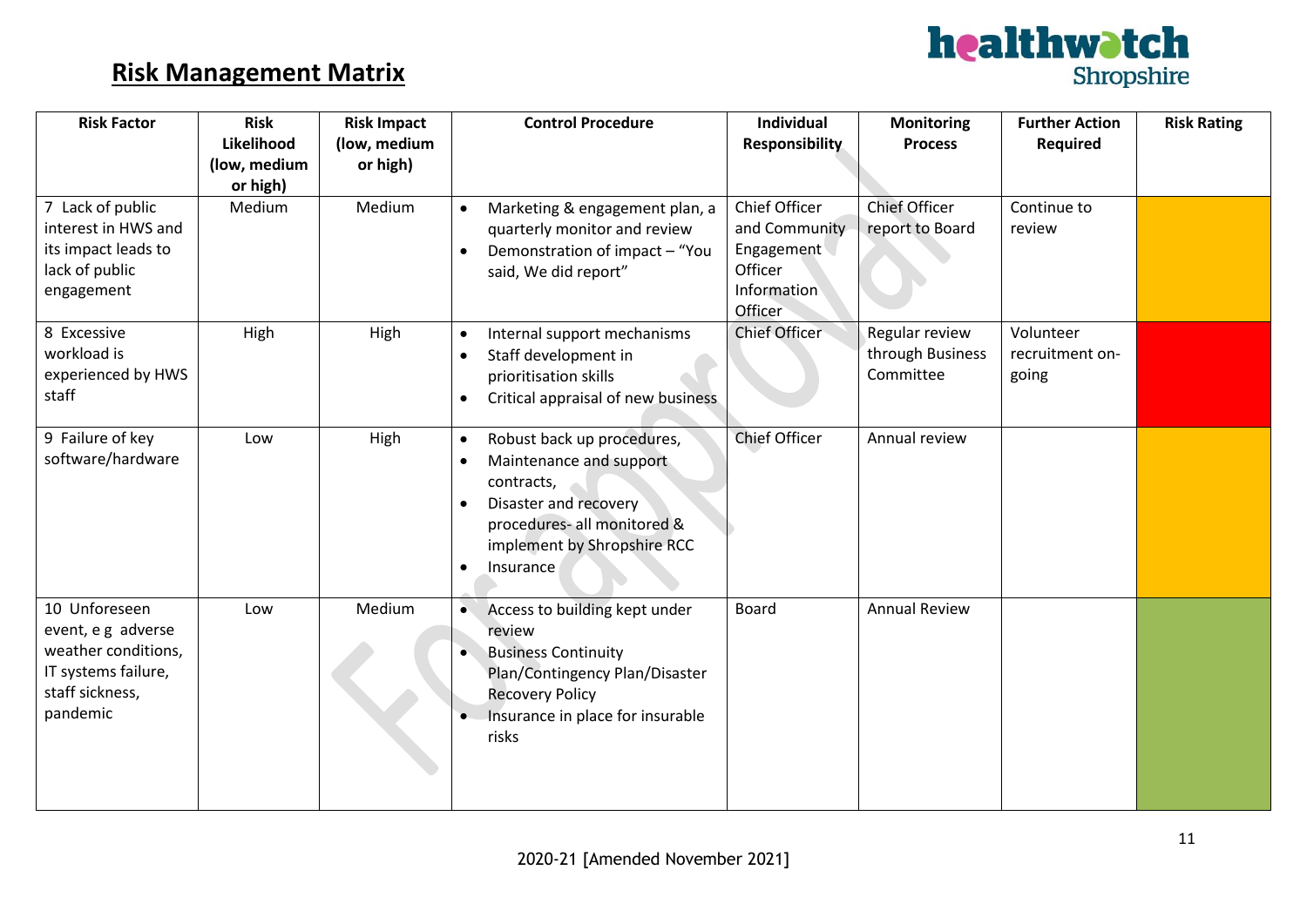

|                                                                                                                | <b>F. OPERATIONAL FACTORS</b>                         |                                                |                                                                                                                                                                                                                                                                                                                                                                                                                                                                                                                                                                    |                                     |                                                          |                                   |                    |  |  |  |  |
|----------------------------------------------------------------------------------------------------------------|-------------------------------------------------------|------------------------------------------------|--------------------------------------------------------------------------------------------------------------------------------------------------------------------------------------------------------------------------------------------------------------------------------------------------------------------------------------------------------------------------------------------------------------------------------------------------------------------------------------------------------------------------------------------------------------------|-------------------------------------|----------------------------------------------------------|-----------------------------------|--------------------|--|--|--|--|
| <b>Risk Factor</b>                                                                                             | <b>Risk</b><br>Likelihood<br>(low, medium<br>or high) | <b>Risk Impact</b><br>(low, medium<br>or high) | <b>Control Procedure</b>                                                                                                                                                                                                                                                                                                                                                                                                                                                                                                                                           | Individual<br><b>Responsibility</b> | <b>Monitoring</b><br><b>Process</b>                      | <b>Further Action</b><br>Required | <b>Risk Rating</b> |  |  |  |  |
| 1 Reputational and<br>financial impact of<br>event, fraud, legal<br>challenge, accident,<br>media coverage etc | Medium                                                | High                                           | Finance Policy and internal<br>financial control procedures<br>Appropriate Policies and<br>$\bullet$<br>procedures including Health &<br>Safety, Child Protection, Adult<br>Protection, Data Protection,<br>Confidentiality<br><b>Insurance Cover</b><br>$\bullet$<br>Contract with Acton Jennings for<br><b>Health Safety and Personnel</b><br>Support<br>Complaints procedures (internal<br>and external)<br>On-going supervision and clear<br>lines of roles and responsibilities<br>for all staff, trustees and<br>volunteers<br><b>Media Relations Policy</b> | Chief Officer                       | Annual Review,<br>minimum<br>quarterly Board<br>meetings |                                   |                    |  |  |  |  |
| 2 Supplier<br>dependency,<br>bargaining power                                                                  | Low                                                   | Low                                            | <b>Financial Systems Policy</b><br>$\bullet$<br>Contracts in place for all key<br>suppliers and consultants<br>Credit checks for critical<br>suppliers<br>References<br>Use of buying options<br>Market testing                                                                                                                                                                                                                                                                                                                                                    | Chief Officer                       | <b>Annual Review</b>                                     |                                   |                    |  |  |  |  |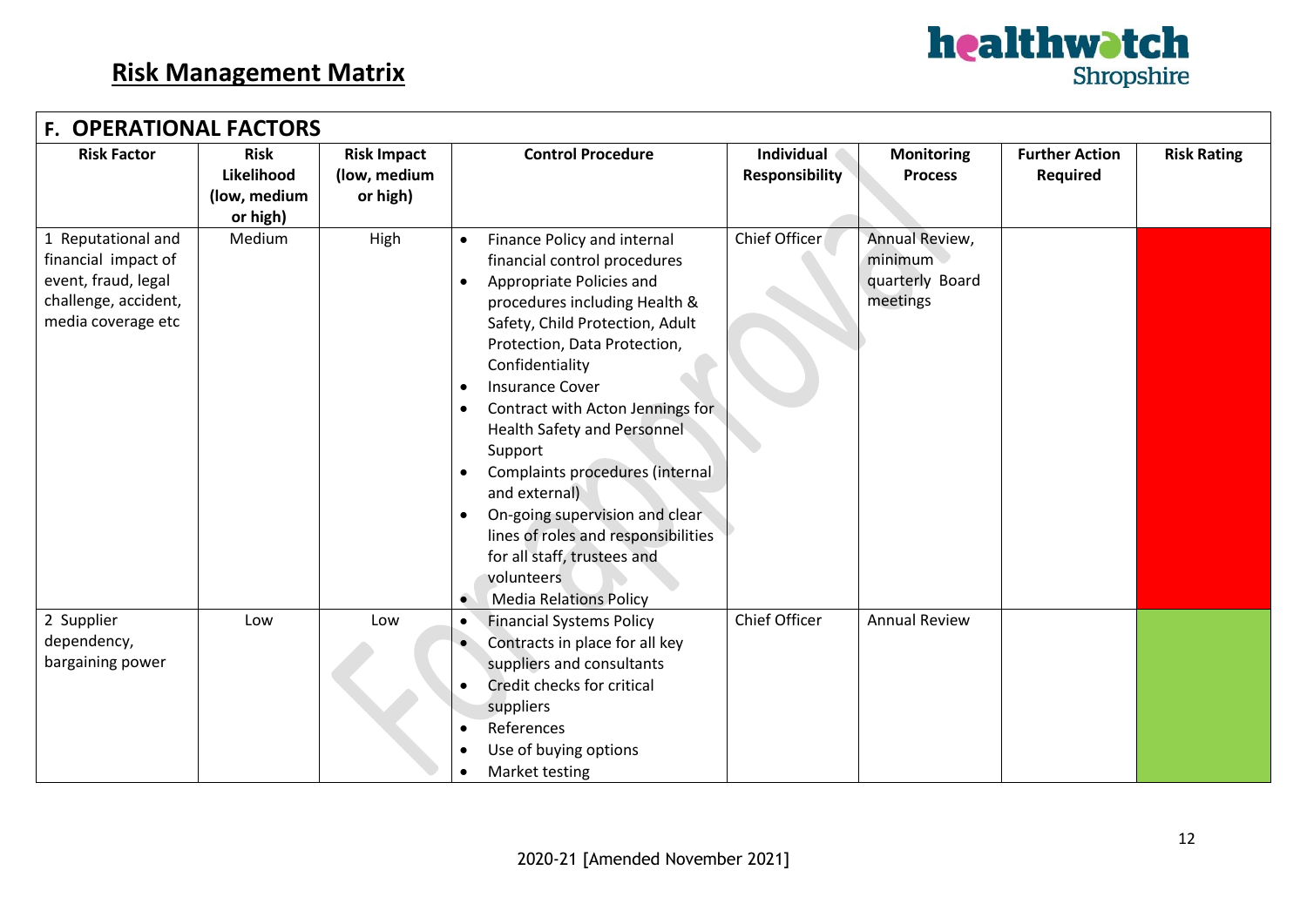

| <b>Risk Factor</b>                      | <b>Risk</b>  | <b>Risk Impact</b> | <b>Control Procedure</b>                                          | Individual      | <b>Monitoring</b>               | <b>Further Action</b> | <b>Risk Rating</b> |
|-----------------------------------------|--------------|--------------------|-------------------------------------------------------------------|-----------------|---------------------------------|-----------------------|--------------------|
|                                         | Likelihood   | (low, medium       |                                                                   | Responsibility  | <b>Process</b>                  | <b>Required</b>       |                    |
|                                         | (low, medium | or high)           |                                                                   |                 |                                 |                       |                    |
|                                         | or high)     |                    |                                                                   | Chief Officer   |                                 |                       |                    |
| 3 Physical security                     | Low          | High               | Secure door entry system, and                                     |                 | <b>H&amp;S Annual</b><br>Review |                       |                    |
| jeopardised or<br>abuse of staff occurs |              |                    | burglar alarm                                                     |                 |                                 |                       |                    |
|                                         |              |                    | Fire detection system                                             |                 |                                 |                       |                    |
|                                         |              |                    | <b>Business Continuity policy to</b><br>address Terrorist threats |                 |                                 |                       |                    |
|                                         |              |                    | Asset Register                                                    |                 |                                 |                       |                    |
|                                         |              |                    | Regular risk assessment and                                       |                 |                                 |                       |                    |
|                                         |              |                    | appropriate control procedures                                    |                 |                                 |                       |                    |
|                                         |              |                    | including lone working and                                        |                 |                                 |                       |                    |
|                                         |              |                    | appropriate training put in place                                 |                 |                                 |                       |                    |
|                                         |              |                    | Training and supervision<br>$\bullet$                             |                 |                                 |                       |                    |
|                                         |              |                    | procedures                                                        |                 |                                 |                       |                    |
|                                         |              |                    | <b>Health &amp; Safety Policy</b>                                 |                 |                                 |                       |                    |
| 4 Data Security,                        | Low          | High               | Data Protection, Confidentiality<br>$\bullet$                     | Chief Officer   | Review policies as              |                       |                    |
| including GDPR                          |              |                    | policy                                                            | and Information | required, at                    |                       |                    |
| requirements                            |              |                    | Training of staff and volunteers                                  | Officer         | minimum                         |                       |                    |
|                                         |              |                    | Appropriate physical security                                     |                 | annually                        |                       |                    |
|                                         |              |                    | measures                                                          |                 |                                 |                       |                    |
|                                         |              |                    | Appropriate electronic security<br>$\bullet$                      |                 |                                 |                       |                    |
|                                         |              |                    | measures                                                          |                 |                                 |                       |                    |
|                                         |              |                    | Keeping up to date with                                           |                 |                                 |                       |                    |
|                                         |              |                    | legislation and guidance                                          |                 |                                 |                       |                    |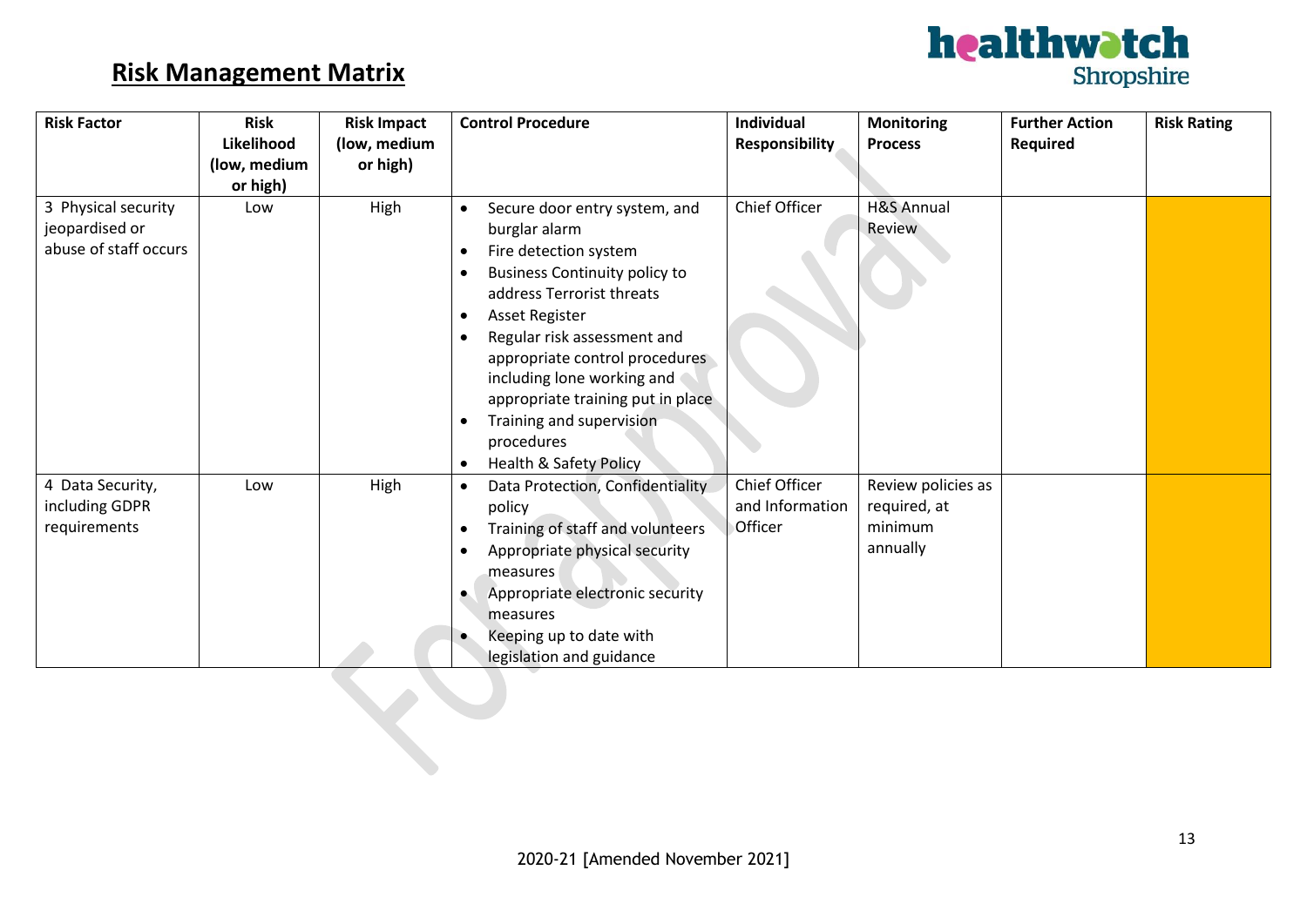

| <b>Risk Factor</b>                                                                                                               | <b>Risk</b><br>Likelihood<br>(low, medium<br>or high) | <b>Risk Impact</b><br>(low, medium<br>or high) | <b>Control Procedure</b>                                                                                                                                                                                                             | Individual<br>Responsibility      | <b>Monitoring</b><br><b>Process</b>                              | <b>Further Action</b><br>Required                                          | <b>Risk Rating</b> |
|----------------------------------------------------------------------------------------------------------------------------------|-------------------------------------------------------|------------------------------------------------|--------------------------------------------------------------------------------------------------------------------------------------------------------------------------------------------------------------------------------------|-----------------------------------|------------------------------------------------------------------|----------------------------------------------------------------------------|--------------------|
| 5 a) Competition<br>from other bodies<br>results in loss of<br>contract or lowering<br>of reputation                             | Low                                                   | High                                           | Membership of strategic<br>partnerships and alliances<br>Working in partnership with key<br>organisations<br>Spread of financial risks<br>$\bullet$<br><b>Competition and Collaboration</b><br>$\bullet$<br>agreement with other LHW | <b>Chief Officer</b>              | Strategic plan,<br>annual review<br>CO report to<br><b>Board</b> | Continued<br>awareness of<br>competitive<br>environment                    |                    |
| 5 b) Competition<br>from other bodies<br>results in loss of<br>total contract                                                    | Low                                                   | High                                           | Monitoring of delivering to KPIs<br>$\bullet$<br>Commissioner relationships<br>Preparation to ensure tender<br>ready                                                                                                                 | <b>Chief Officer</b><br>and Chair | <b>Chief Officer</b><br>reports to Board                         |                                                                            |                    |
| 5c) Decrease in<br>feedback due to<br>competition from<br>other bodies                                                           | Medium                                                | High                                           | Maintaining awareness of HWS<br>$\bullet$<br>Working in partnership with key<br>organisations<br>Being sensitive to operating in a<br>competitive environment                                                                        | <b>Chief Officer</b><br>and Chair | Reporting to<br><b>Board</b>                                     | Keep raising<br>awareness with<br>other<br>organisations of<br>role of LHW |                    |
| 6 Externally driven<br>priorities that may<br>not match those of<br>HWS and result in<br>work not fitting into<br>work programme | Medium                                                | Medium                                         | Working closely with partner<br>$\bullet$<br>organisations<br>Awareness of potentially<br>$\bullet$<br>changing priorities<br>Risk assessment of undertaking<br>$\bullet$<br>or not undertaking programme<br>of work                 | Chief Officer                     | <b>Chief Officer</b><br>reports to the<br>Board                  |                                                                            |                    |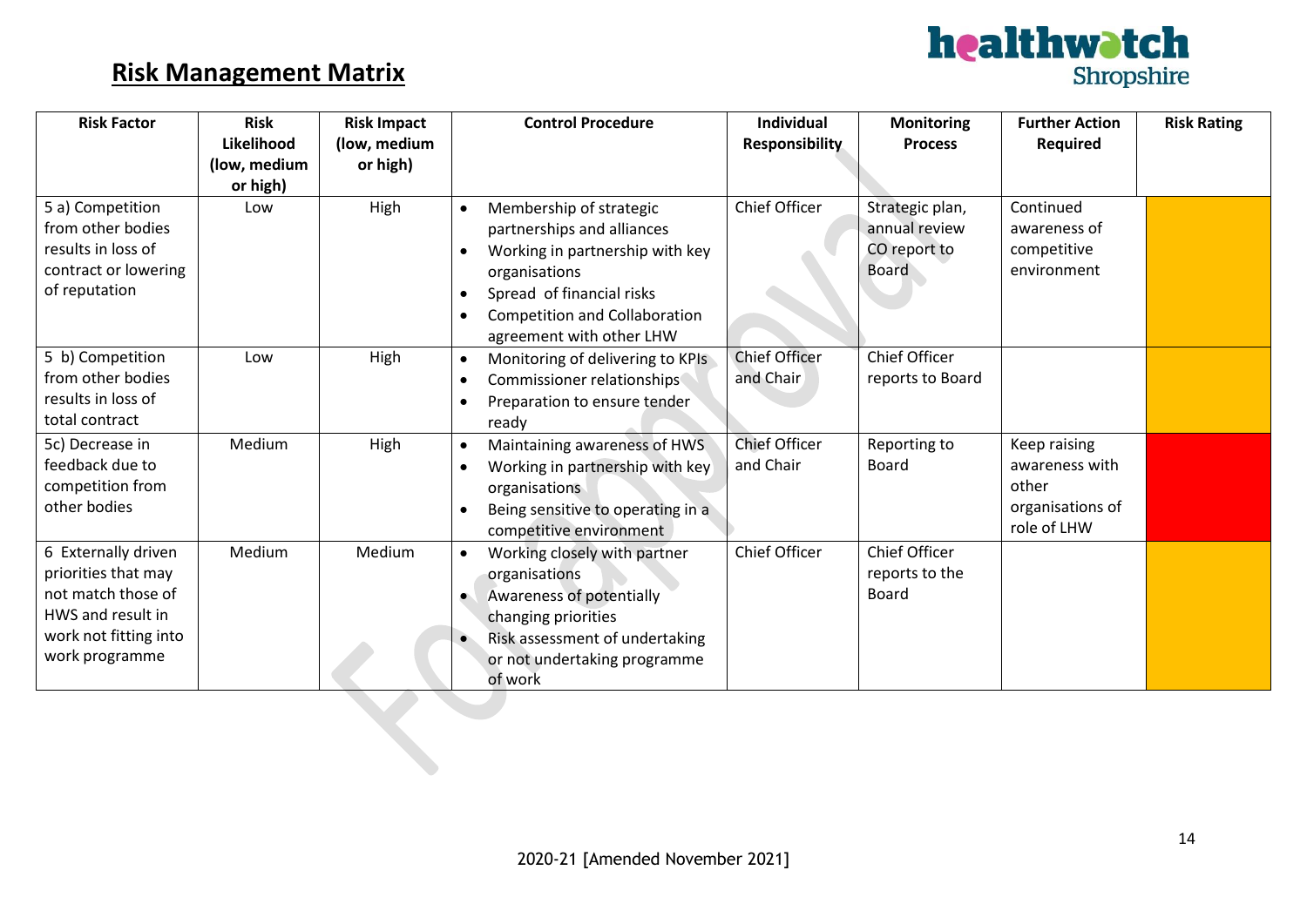

| <b>Risk Factor</b>                                                                                                                            | <b>Risk</b><br>Likelihood<br>(low, medium<br>or high) | <b>Risk Impact</b><br>(low, medium<br>or high) |  | <b>Control Procedure</b>                                                                                           | <b>Individual</b><br><b>Responsibility</b> | <b>Monitoring</b><br><b>Process</b>      | <b>Further Action</b><br>Required | <b>Risk Rating</b> |
|-----------------------------------------------------------------------------------------------------------------------------------------------|-------------------------------------------------------|------------------------------------------------|--|--------------------------------------------------------------------------------------------------------------------|--------------------------------------------|------------------------------------------|-----------------------------------|--------------------|
| Recommendations<br>made by HWS are<br>resisted by the<br>receiving<br>organisations<br>leading to loss of<br>effectiveness and<br>credibility | Low                                                   | Medium                                         |  | All recommendations should be<br>evidence based and follow<br>approved methodology<br>Good relationship management | Chief Officer                              | <b>Chief Officer</b><br>reports to Board |                                   |                    |
|                                                                                                                                               |                                                       |                                                |  |                                                                                                                    |                                            |                                          |                                   |                    |

| <b>G. HUMAN RESOURCES</b>                                                                                                                                                       |                                                       |                                                |                                                                                                                                                                                                                                                                                                                                                         |                                            |                                                                                                                |                                                                                                                         |                    |  |  |
|---------------------------------------------------------------------------------------------------------------------------------------------------------------------------------|-------------------------------------------------------|------------------------------------------------|---------------------------------------------------------------------------------------------------------------------------------------------------------------------------------------------------------------------------------------------------------------------------------------------------------------------------------------------------------|--------------------------------------------|----------------------------------------------------------------------------------------------------------------|-------------------------------------------------------------------------------------------------------------------------|--------------------|--|--|
| <b>Risk Factor</b>                                                                                                                                                              | <b>Risk</b><br>Likelihood<br>(low, medium<br>or high) | <b>Risk Impact</b><br>(low, medium<br>or high) | <b>Control Procedure</b>                                                                                                                                                                                                                                                                                                                                | <b>Individual</b><br><b>Responsibility</b> | <b>Monitoring</b><br><b>Process</b>                                                                            | <b>Further Action</b><br><b>Required</b>                                                                                | <b>Risk Rating</b> |  |  |
| 1 The small size of<br>the organisation<br>leaves it vulnerable<br>to staff changes,<br>including as a result<br>of sickness, affecting<br>the ability to deliver<br><b>HWS</b> | High                                                  | High                                           | <b>Succession planning</b><br>3 month notices periods for<br>Chief Officer and appropriate<br>notice periods for other staff<br>Good supervision of staff and<br>their work<br>Documented work programmes<br>Good documentation<br><b>Established recruitment policy</b><br>Introduced a formal evaluation<br>process for determining staff<br>salaries | Chief Officer                              | Exception<br>reporting to Chair<br>Staff turnaround<br>report as part of<br><b>Business plan</b><br>monitoring | Potential to<br>investigate use<br>of Occupational<br><b>Health Support</b><br>in addition to<br>that in<br>recruitment |                    |  |  |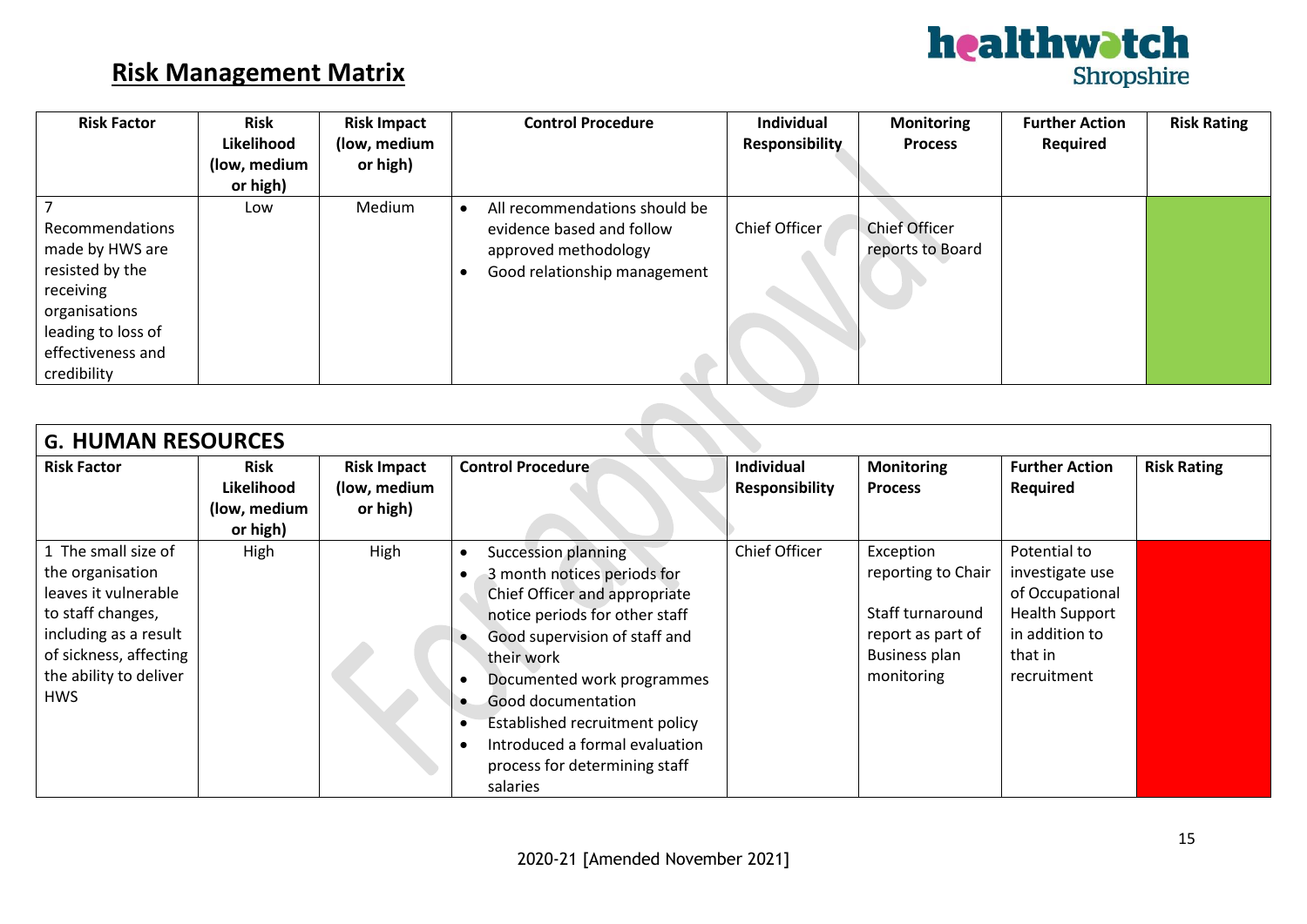

|                                                                                                                              |        |        | Annual review of staff salary<br>$\bullet$<br>levels<br>Annual review of staff<br>$\bullet$<br>performance (CO to be<br>reviewed by Chair)<br>Exit interviews and sickness<br>$\bullet$<br>return from absence interviews<br>Ability to use reserves to recruit<br>$\bullet$<br>temporary staff, if necessary |                                                   |                                  |                                                                                                         |  |
|------------------------------------------------------------------------------------------------------------------------------|--------|--------|---------------------------------------------------------------------------------------------------------------------------------------------------------------------------------------------------------------------------------------------------------------------------------------------------------------|---------------------------------------------------|----------------------------------|---------------------------------------------------------------------------------------------------------|--|
| 2 Difficulties in<br>recruiting/retaining<br>volunteers including<br><b>Board Members</b>                                    | Medium | Medium | Volunteer policy<br>$\bullet$<br>On-going volunteer support<br>$\bullet$                                                                                                                                                                                                                                      | Chief Officer &<br>Volunteer<br>Officer           |                                  | Continue to<br>explore<br>opportunities<br>for greater<br>involvement of<br>volunteers                  |  |
| 3 Increasing<br>demand for the<br><b>IHCAS</b> service not<br>requiring an<br>advocate but<br>impacting on HWS<br>staff time | Medium | Medium | Data collection<br>$\bullet$<br>Staff review<br>$\bullet$<br>Performance review of IHCAS<br>Commissioning meetings<br>$\bullet$                                                                                                                                                                               | <b>Chief Officer</b><br>Advocacy Co-<br>ordinator | Monitoring on a<br>monthly basis |                                                                                                         |  |
| 4 Sustaining current<br>workforce within<br>commissioned<br>budget                                                           | High   | High   | Positive working culture<br>$\bullet$<br>Supervisions<br>$\bullet$<br>Review<br>Commissioning meetings<br>$\bullet$<br><b>Review Terms &amp; Conditions</b>                                                                                                                                                   | Chief Officer/<br><b>Board</b>                    |                                  | Continue to<br>review budget at<br>operational<br>structure to<br>meet HWS<br>statutory<br>requirements |  |